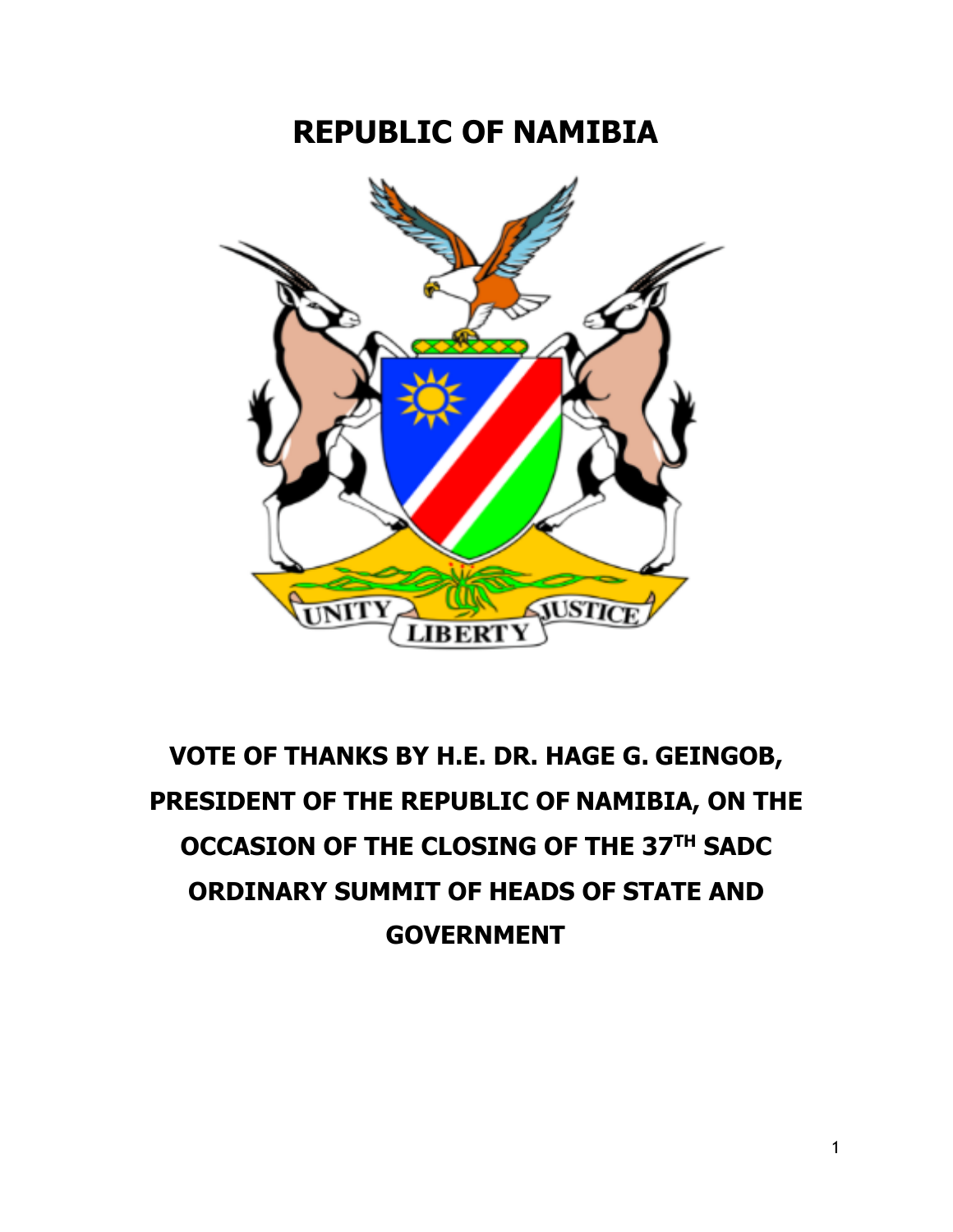**Your Majesty King Mswati III of the Kingdom of Swaziland and Outgoing Chairperson of SADC** 

**Your Excellency Mr. Jacob Zuma, President of the Republic of South Africa and our new Chairperson of SADC** 

**Your Excellencies Heads of State and Government** 

**Honourable Ministers** 

**Her Excellency Stergomena Lawrence Tax,** 

**Executive Secretary of SADC** 

**SADC staff** 

**Senior Government officials**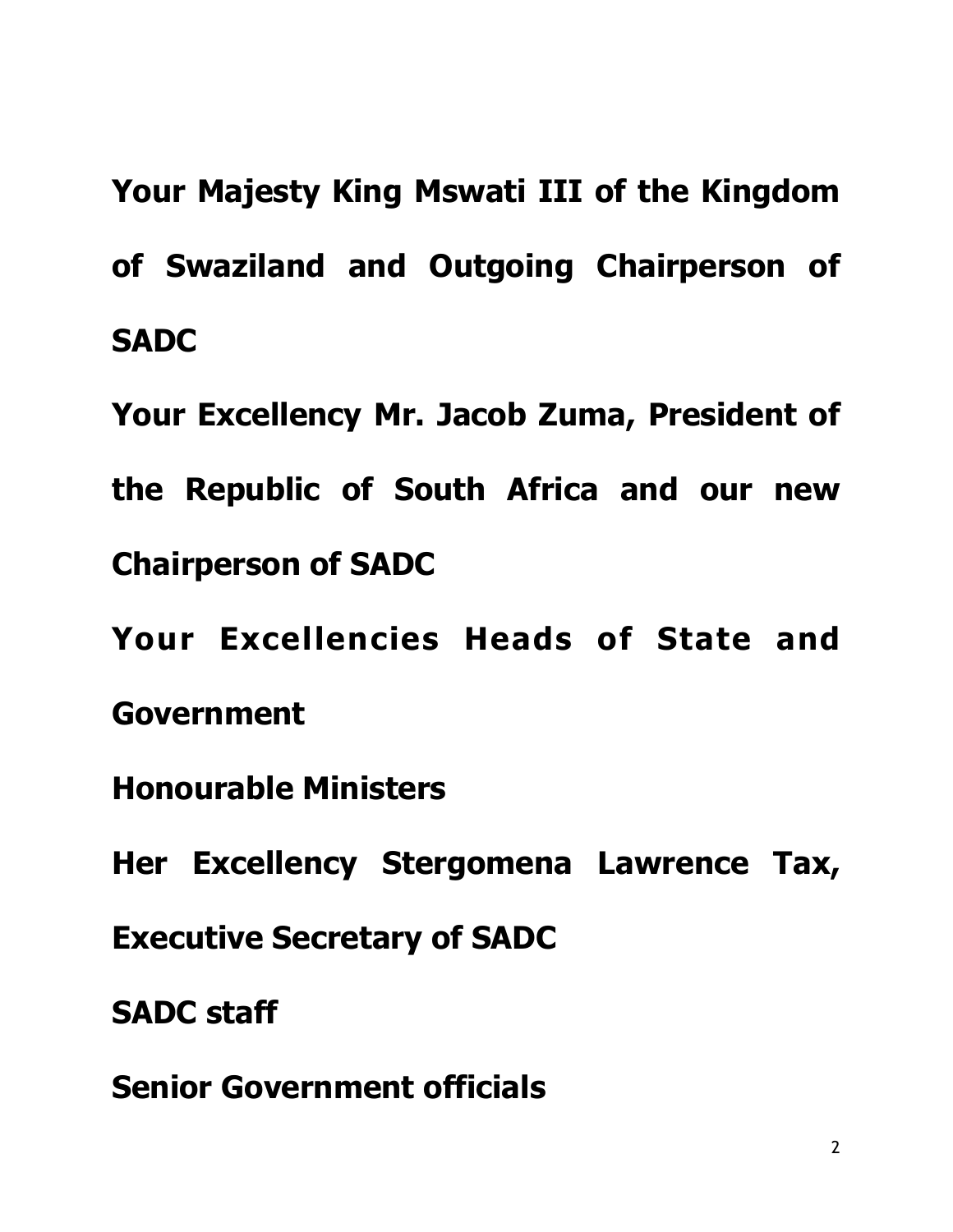**Distinguished Invited Guests** 

**Members of the Media** 

**Ladies and Gentlemen** 

**On behalf of the SADC Heads of State and Government, and indeed on my own behalf, I am honoured to express our collective thanks to you Comrade President Jacob Zuma, the Government and the people of the Republic of South Africa for the traditional warm hospitality extended to us and our delegations since our arrival in this historic City of Tshwane. We indeed relished our stay here and felt genuinely at home.**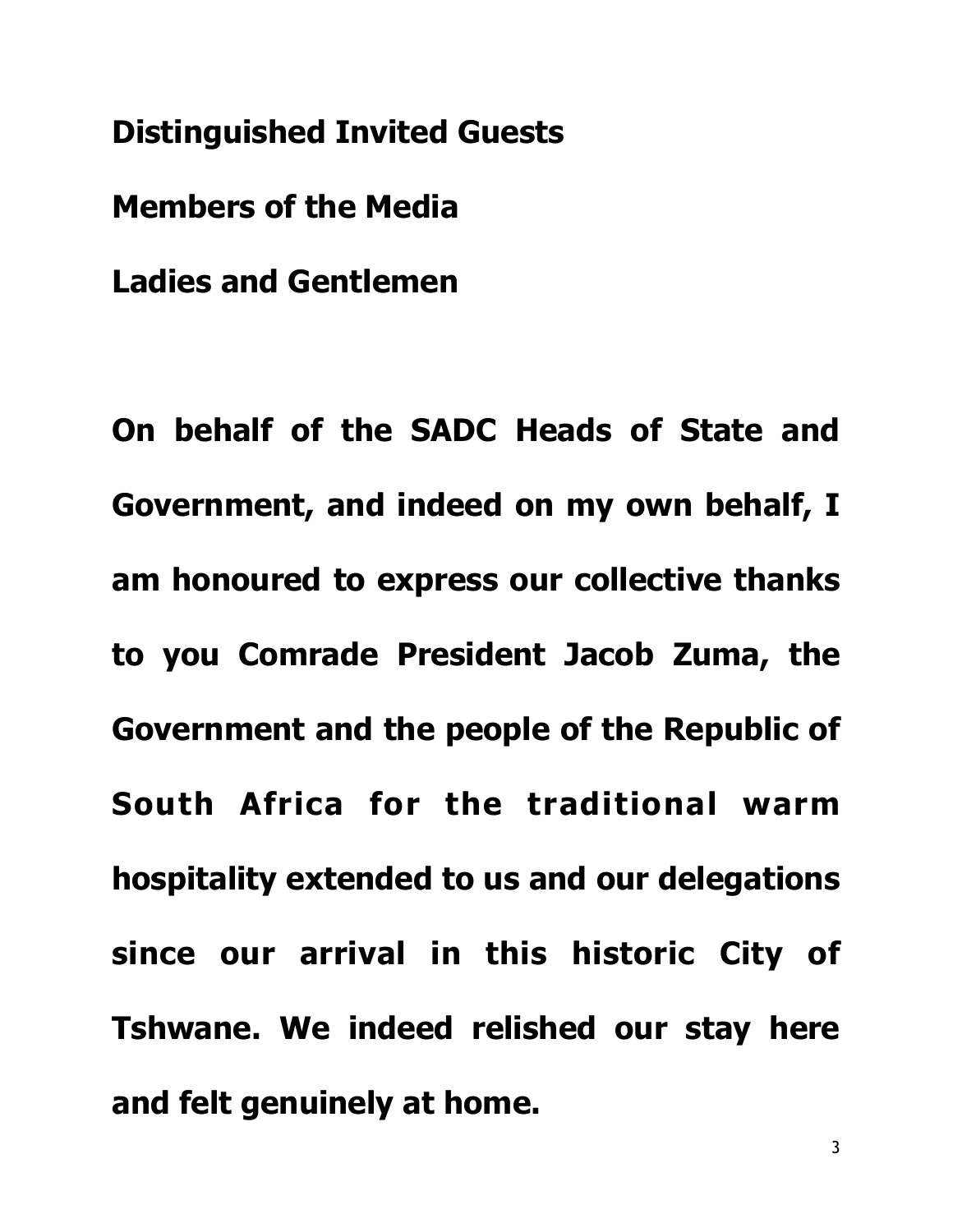**I am particularly delighted to commend His Majesty King Mswati III of the Kingdom of Swaziland, the Outgoing Chairperson of SADC, for having steered the SADC Region with dexterity and sustained focus towards regional integration, through advanced industrialisation programmes, during His Majesty's tenure as Chairperson of SADC.** 

**We are grateful for Your Majesty's hands-on approach on issues of economic development in the SADC Region as guided by the** 

4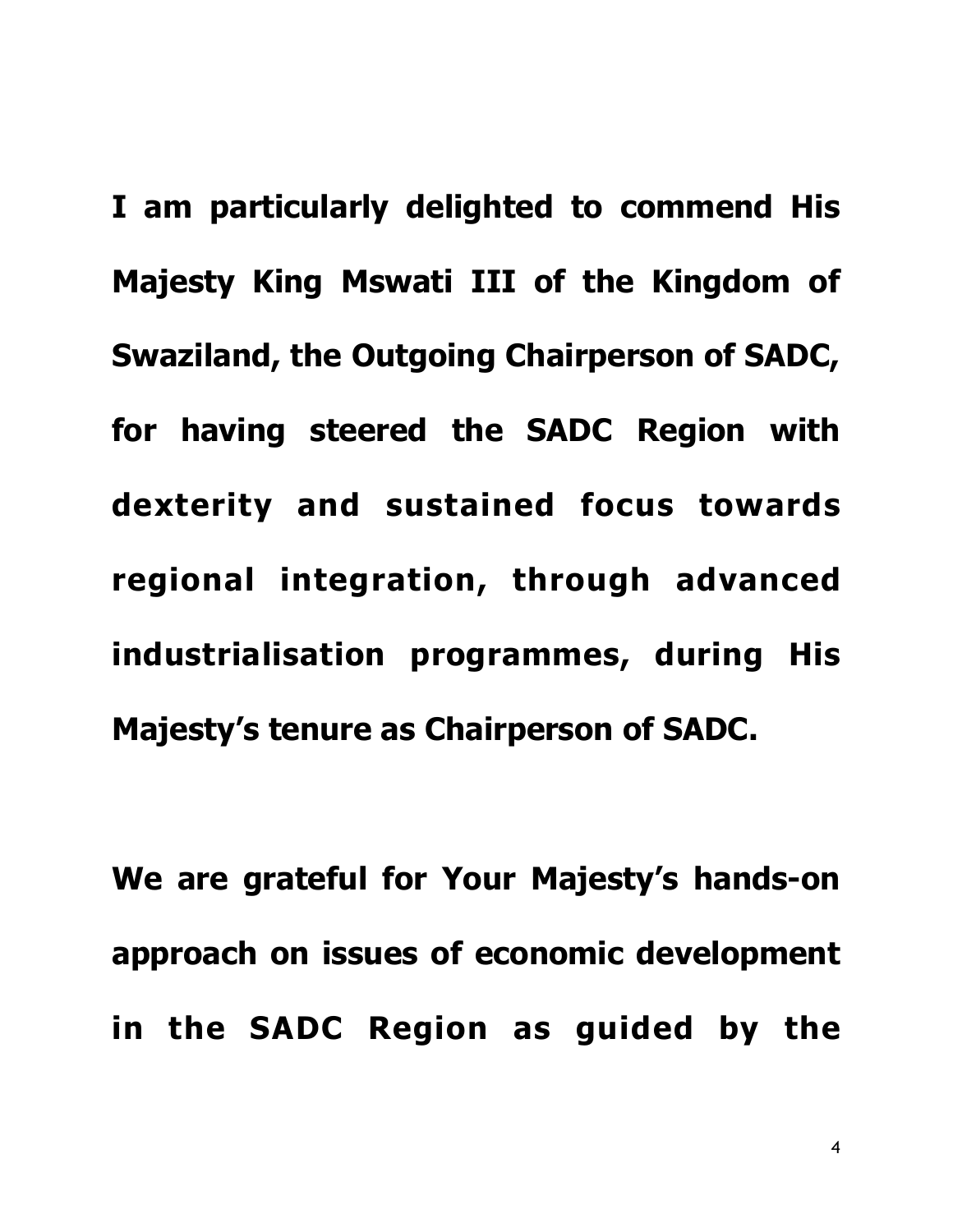**appropriate theme of the 36th SADC Ordinary Summit of Heads of State, which is,** "Resource Mobilization for Investment in Sustainable Energy Infrastructure for inclusive SADC Industrialisation and for Prosperity of the Region."

**I equally wish to take this opportunity to congratulate H.E. Mr. Jacob Zuma, President of the Republic of South Africa, for assuming the Chairpersonship of SADC. Your Excellency, we are supremely confident that under your able leadership implementation of SADC programmes will be successfully undertaken**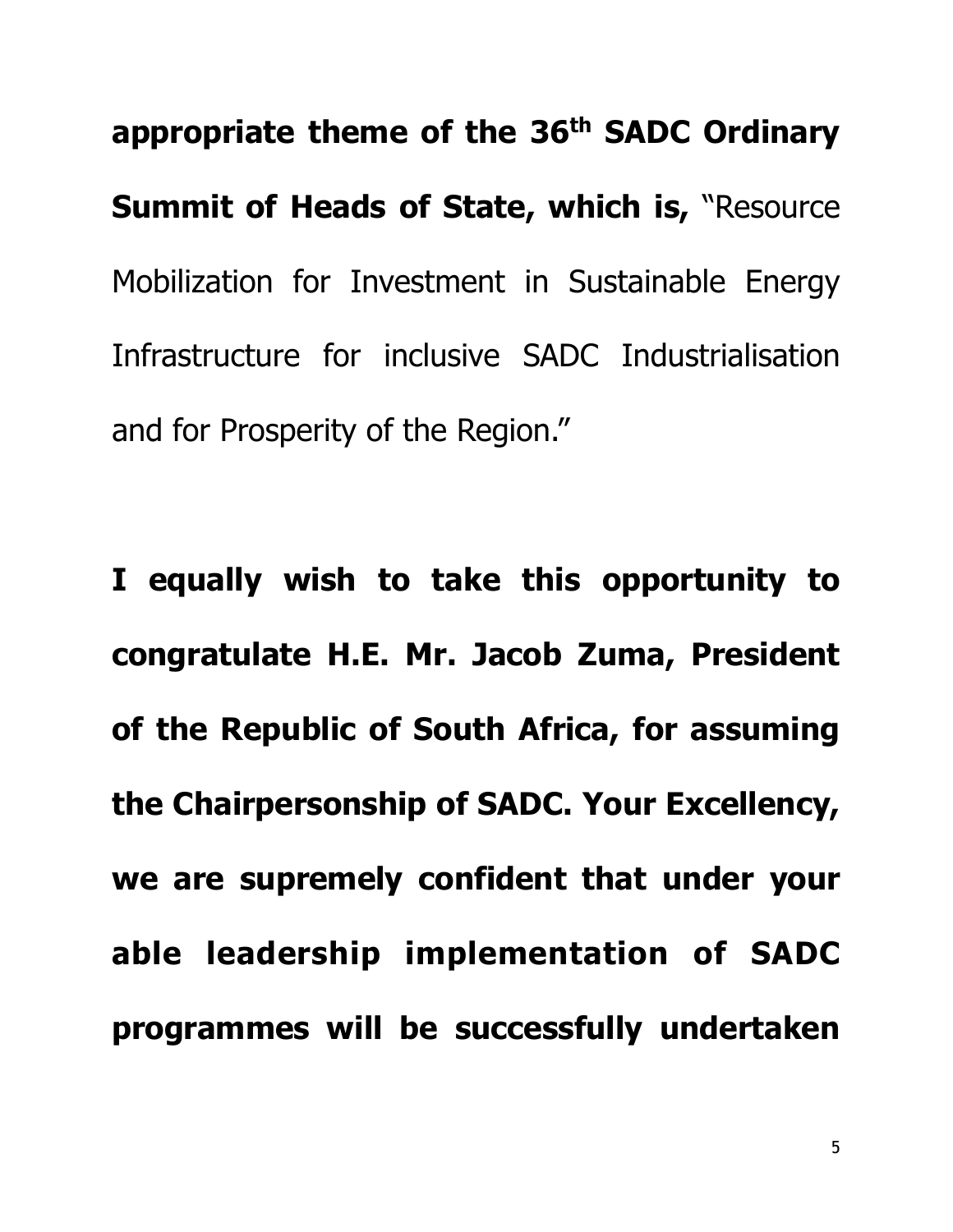## **in order to advance regional integration and improve the living standards of SADC citizens.**

**The choice of the theme for this year's Summit:** "Partnering with the private sector in developing industry and regional value-chains" **is a clear testimony of South Africa's commitment to the development of the SADC Region through partnerships with the private sector.** 

**It is very clear that this year's theme builds on the recent Summit themes and focuses on the implementation of the SADC Industrialization Strategy and Roadmap in order to accelerate**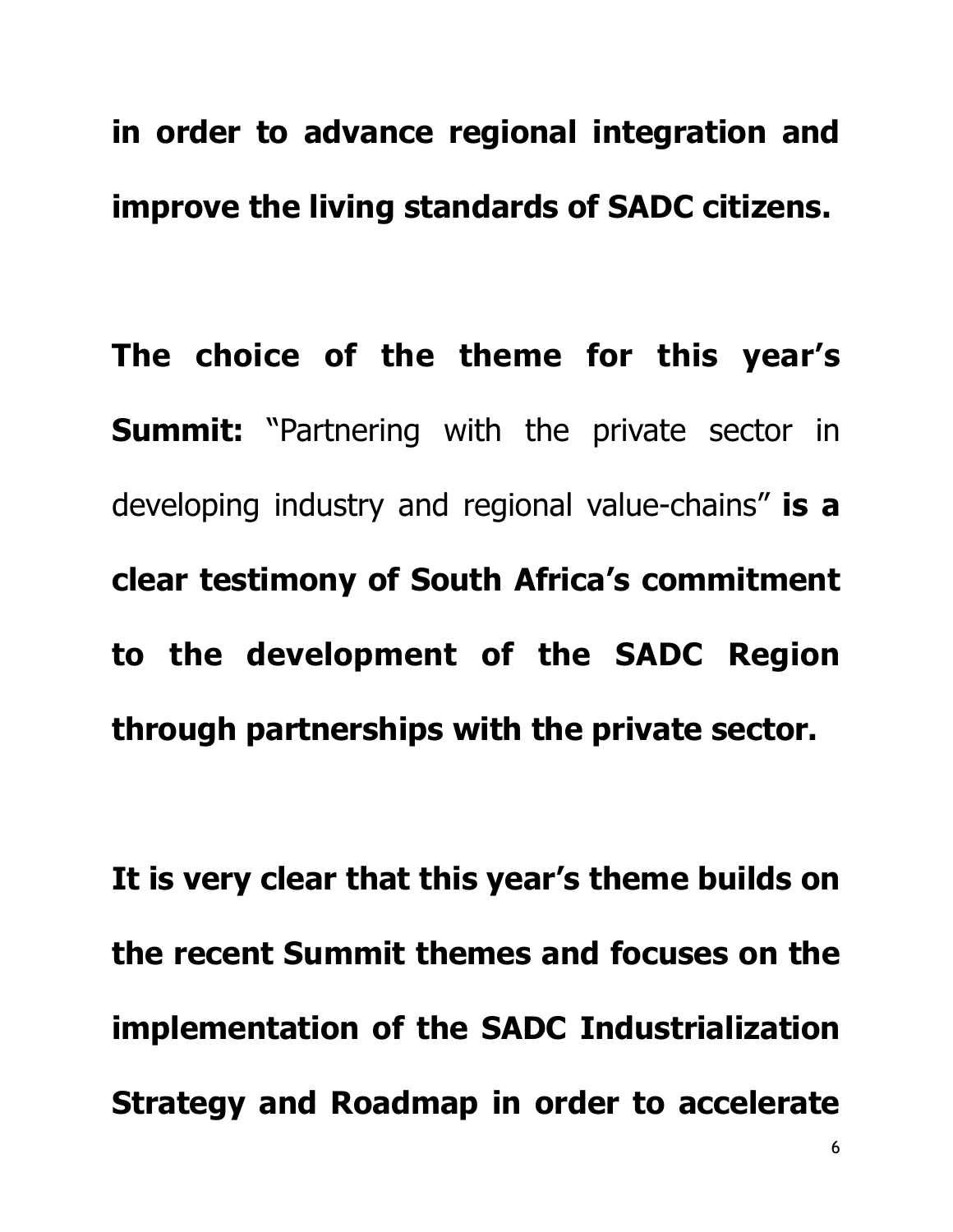**economic growth and development in the region.** 

**As was alluded to by Dr. Songwe of UNECA during her remarks, there is an increased recognition in other regions of Africa and beyond the borders of Africa, that SADC is a cohesive, well-run Regional Economic Bloc, that could set the tone for African wide regional integration. However, there are some legitimate expectations among the peoples of SADC Member States that the presence of SADC should be felt among the communities, through implementation of our development** 

7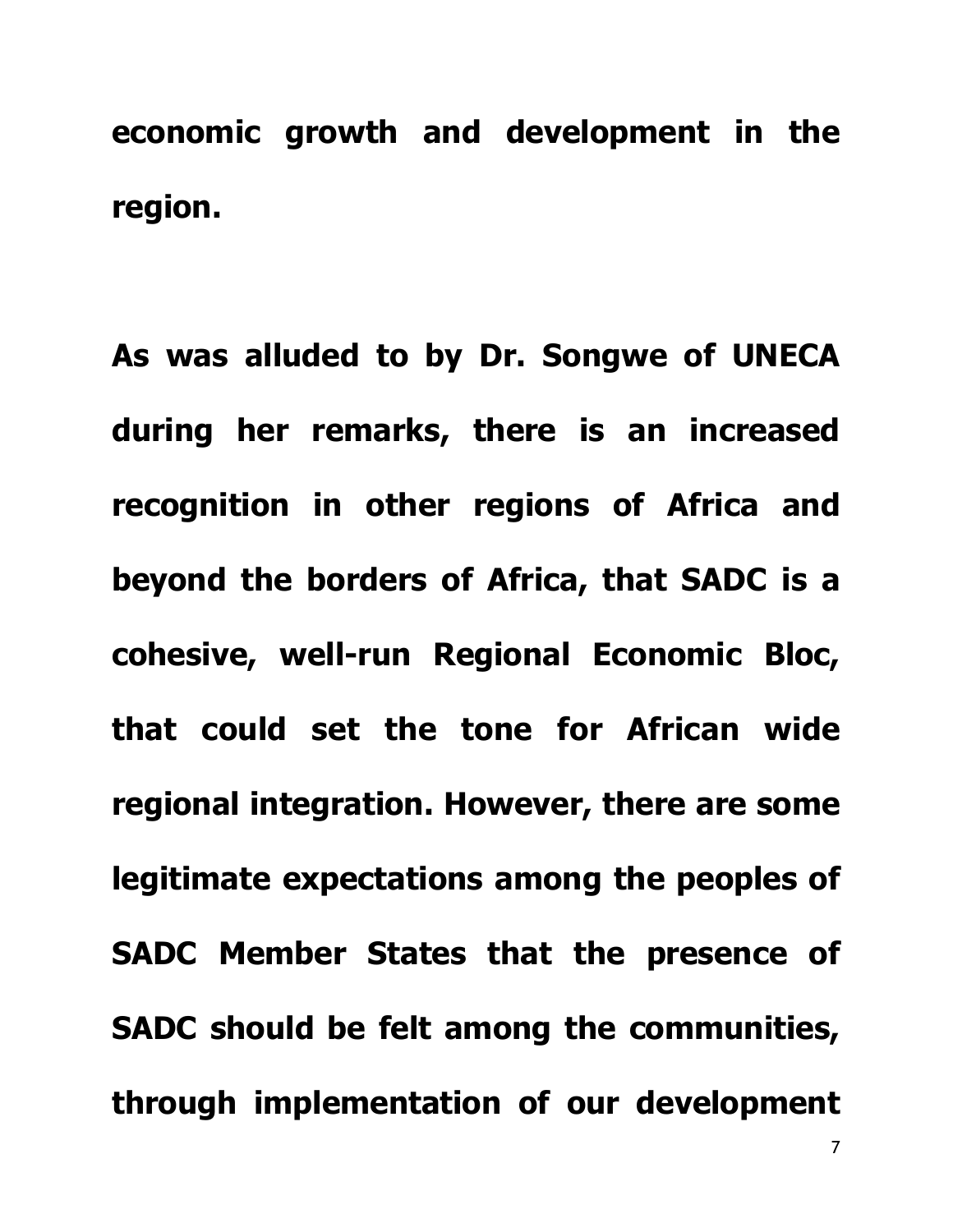**projects, such as infrastructure, among others. We should, therefore, continue to put the triple challenges of poverty eradication, job creation and inclusive growth at the centre of our developmental agenda. As we develop and refine our policy responses, let us be guided by the notion as postulated by Joseph Stiglitz that, inclusive and shared growth is a policy choice. Therefore, whether it is industrialization, financial sector deepening, promotion of the blue economy, or any other matter, let us be inclusive in our approach. We in Namibia believe that inclusivity spells peace and harmony, whereas**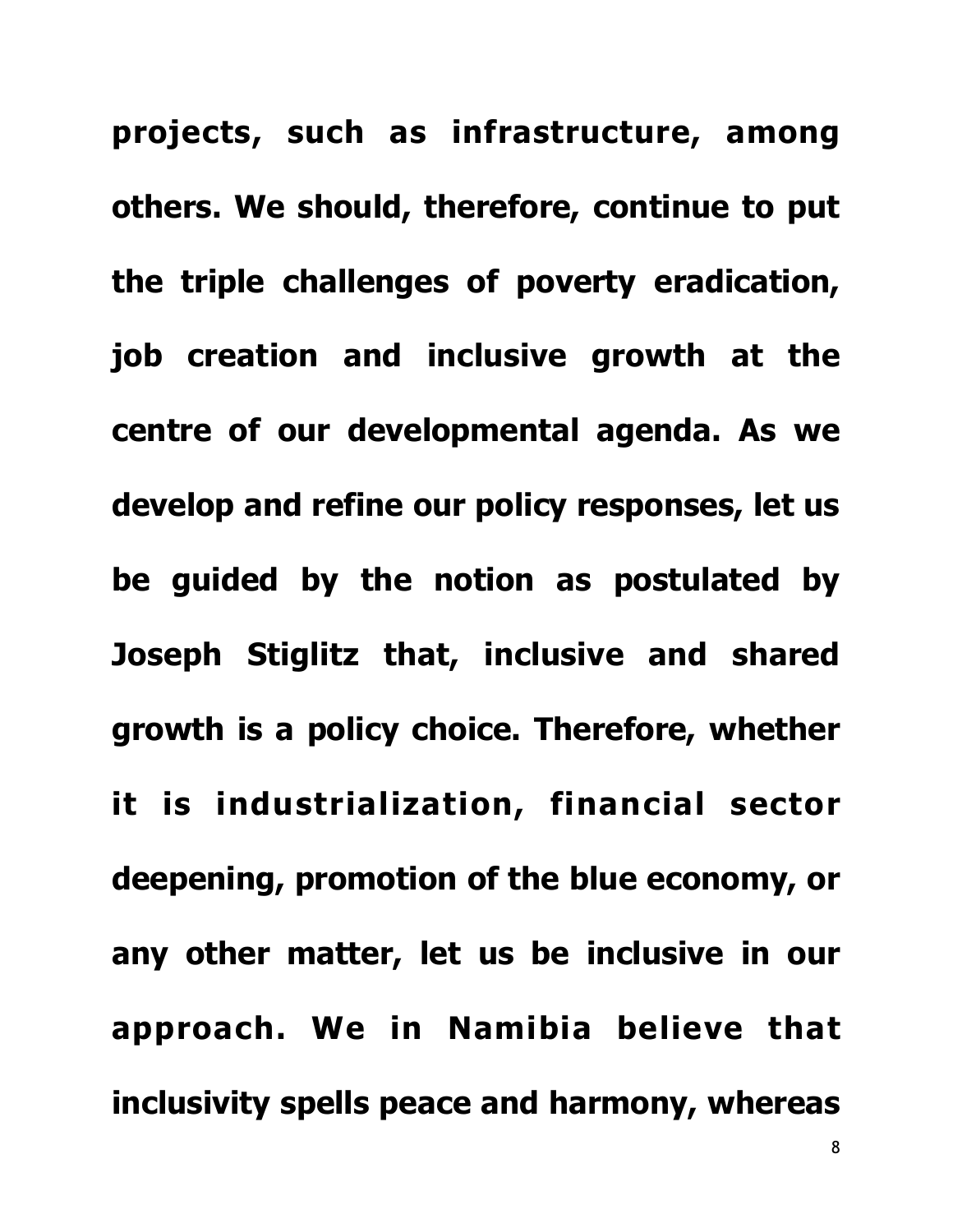**exclusivity spells conflict and disaster. Our development must continue to be people centered and homegrown.** 

**To meet these expectations, it is of paramount importance that we constantly demonstrate our commitment to the ideals of the founding giants of SADC. Furthermore, we must renew our commitment to honour our financial obligations to the organization and implement our decisions and maintain unity.** 

**Your Majesty and Excellencies**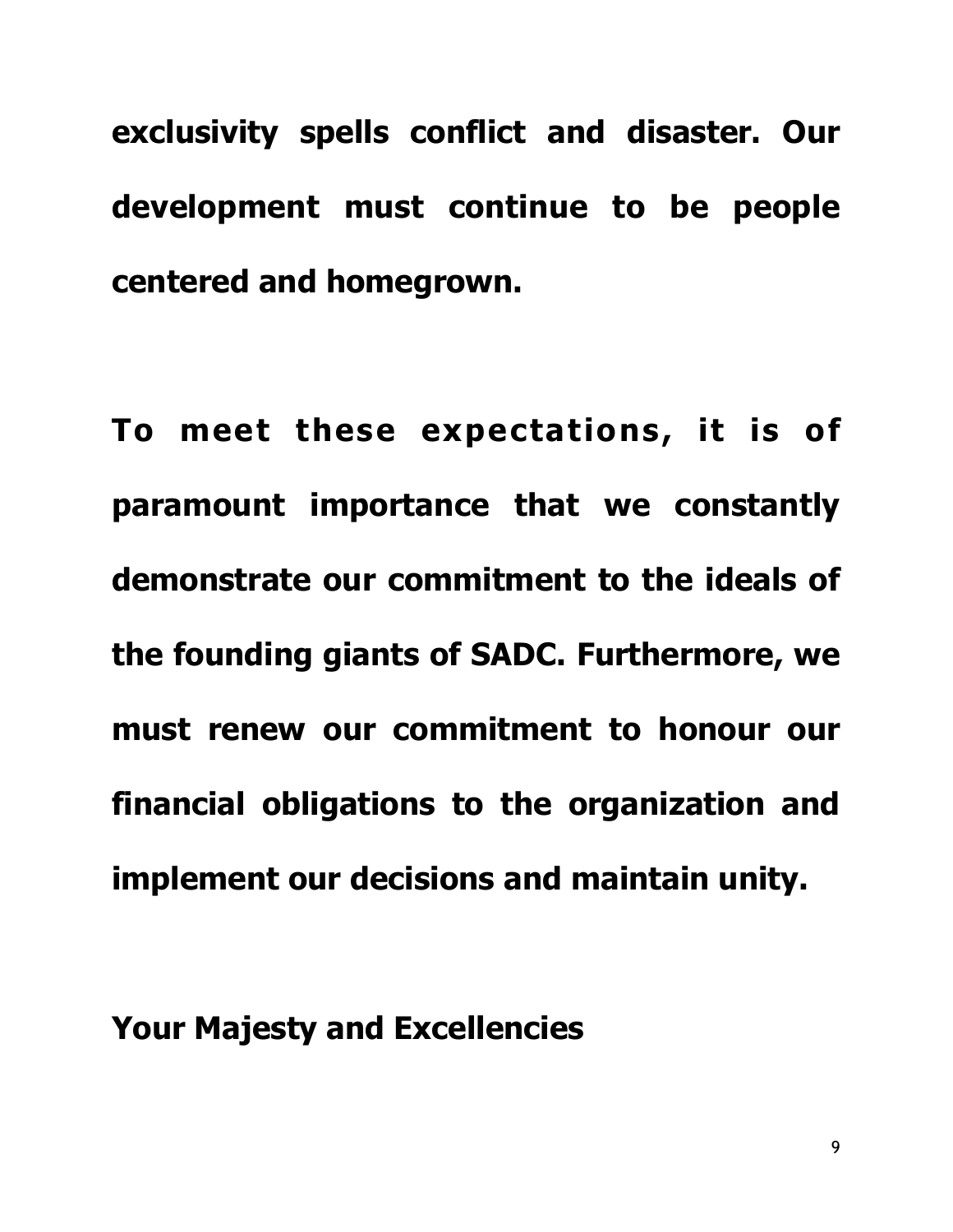**Before concluding I would like to take this opportunity to commend President Eduarto Dos Santos, President of the Republic of Angola and the people of Angola for the taking the next step in solidifying their democracy. We have taken note of the smooth transition at a party level, which once against demonstrates that inner party democracy is alive and at work in parties of former liberation movements. We wish the people of Angola well with the general elections slated for the 23rd of August this year.**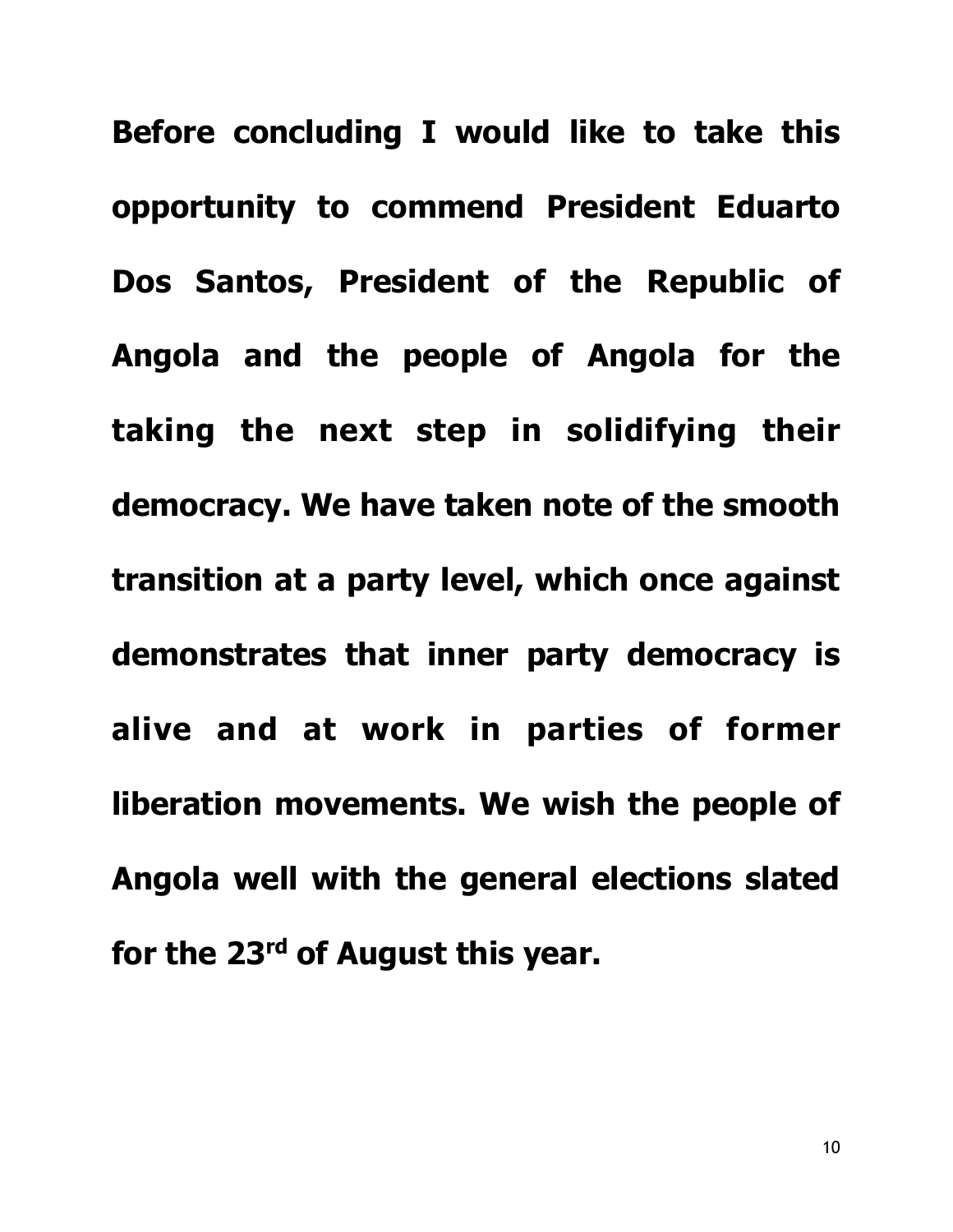**Similarly we are noting that the President of Botswana is leaving us at a young age. We are going to miss his ,cannot allow him to retire at such a young age. We will, therefore, from time to time call on your wisdom in our quest to refining processes, systems and institutions in our development community, as well as to deepen integration through industrialization and promotion of increased cross border trade and regional value chains.** 

**We also take this opportunity to thank the Executive Secretary of SADC and Staff of**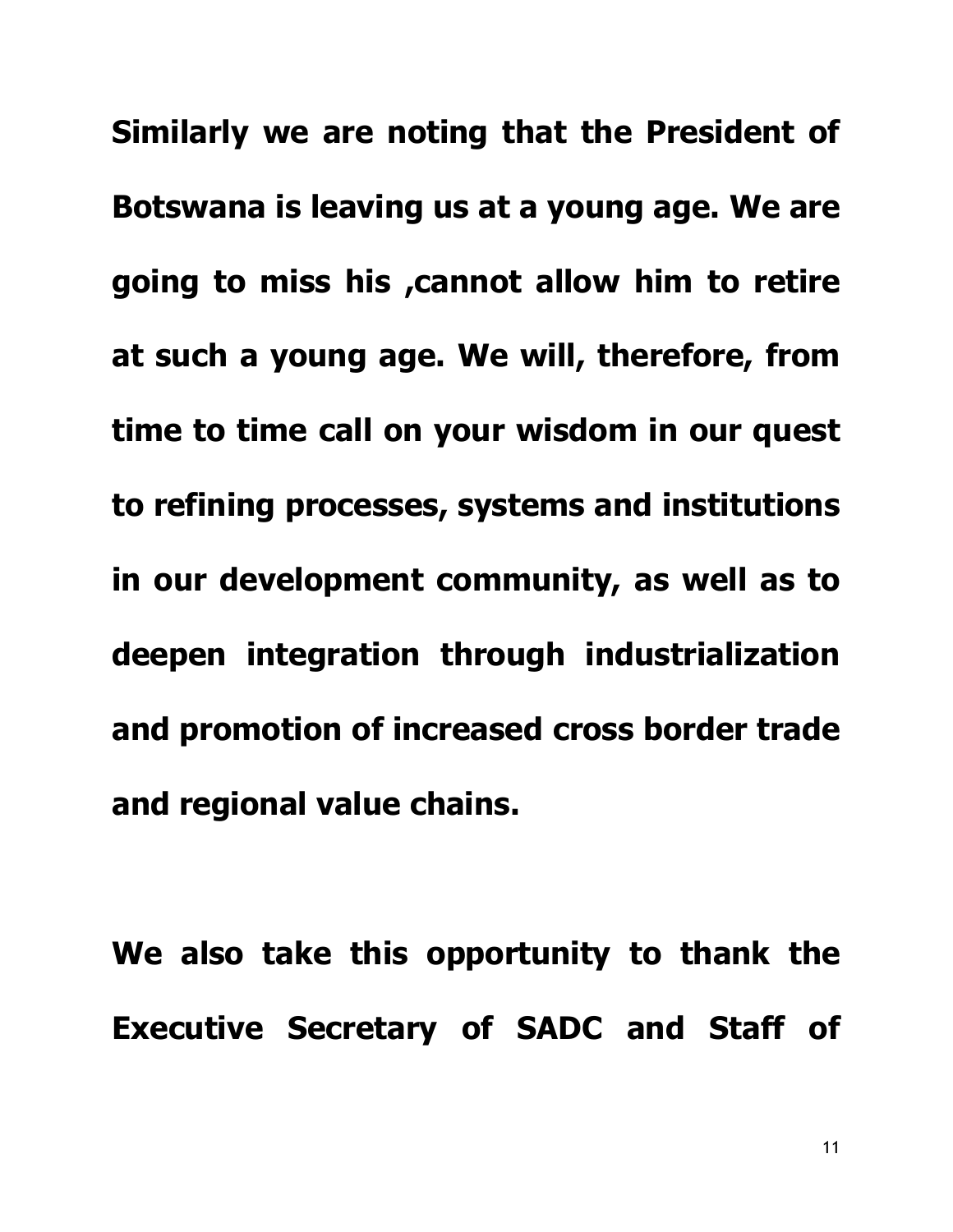**SADC secretariat, for the hard work behind the scenes in making this Summit successful.** 

**In conclusion, Your Majesty and Excellencies, I would like to thank you for the honour bestowed upon Namibia as Deputy Chair of SADC. In this regard, I extend my kind invitation to Your Majesty and Excellencies to come to Namibia for the 38th SADC Ordinary Summit of Heads of State and Government in 2018. The people of Namibia are look forward to welcoming you to the land of the brave.**